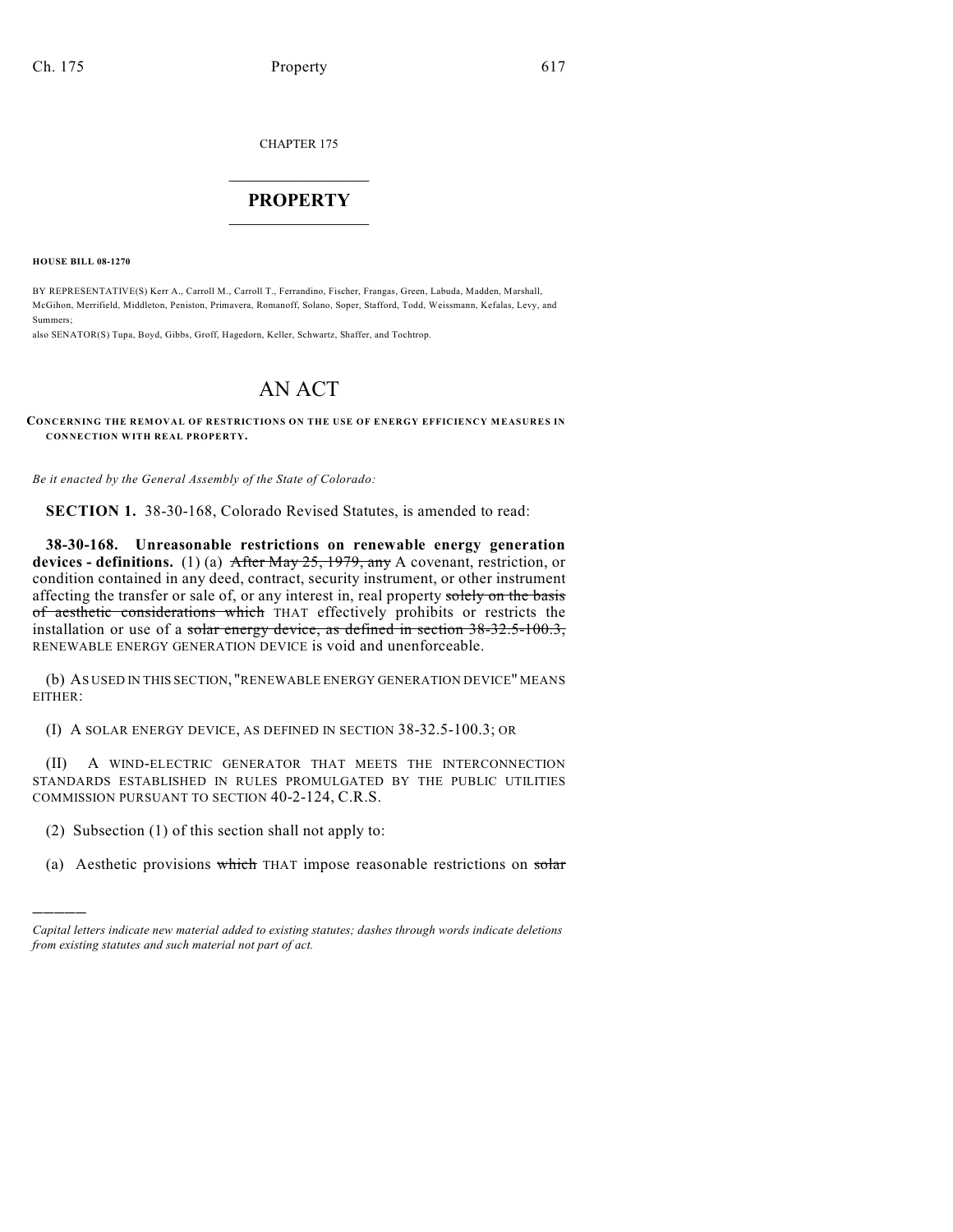energy devices THE DIMENSIONS, PLACEMENT, OR EXTERNAL APPEARANCE OF A RENEWABLE ENERGY GENERATION DEVICE and which THAT do not:

(I) Significantly increase the cost of the device; OR

(II) SIGNIFICANTLY DECREASE ITS PERFORMANCE OR EFFICIENCY;

(b) BONA FIDE SAFETY REQUIREMENTS, REQUIRED BY AN APPLICABLE BUILDING CODE OR RECOGNIZED ELECTRICAL SAFETY STANDARD, FOR THE PROTECTION OF PERSONS AND PROPERTY; OR

(c) REASONABLE RESTRICTIONS ON THE INSTALLATION AND USE OF WIND-ELECTRIC GENERATORS TO REDUCE INTERFERENCE WITH THE USE AND ENJOYMENT BY RESIDENTS OF PROPERTY SITUATED NEAR WIND-ELECTRIC GENERATORS AS A RESULT OF THE SOUND ASSOCIATED WITH THE WIND-ELECTRIC GENERATORS. INTERFERENCE WITH THE USE AND ENJOYMENT OF PROPERTY BY RESIDENTS FOR THE PURPOSE OF DETERMINING WHETHER A RESTRICTION IS REASONABLE SHALL BE DETERMINED AS A PART OF THE ARCHITECTURAL REVIEW PROCESS AS REQUIRED BY THE GOVERNING DOCUMENTS OF THE COMMON INTEREST COMMUNITY AND SHALL INCLUDE CONSIDERATION OF INPUT BY THE INDIVIDUALS REQUESTING APPROVAL FROM THE COMMON INTEREST COMMUNITY TO INSTALL A WIND-ELECTRIC GENERATOR.

(3) THIS SECTION SHALL NOT BE CONSTRUED TO CONFER UPON ANY PROPERTY OWNER THE RIGHT TO PLACE A RENEWABLE ENERGY GENERATION DEVICE ON PROPERTY THAT IS:

(a) OWNED BY ANOTHER PERSON;

(b) LEASED, EXCEPT WITH PERMISSION OF THE LESSOR;

(c) COLLATERAL FOR A COMMERCIAL LOAN, EXCEPT WITH PERMISSION OF THE SECURED PARTY; OR

(d) A LIMITED COMMON ELEMENT OR GENERAL COMMON ELEMENT OF A COMMON INTEREST COMMUNITY.

(4) IN ANY LITIGATION INVOLVING THE SIGNIFICANCE OF AN INCREASE IN COST OF A RENEWABLE ENERGY GENERATION DEVICE, FOR PURPOSES OF SUBPARAGRAPH (I) OF PARAGRAPH (a) OF SUBSECTION (2) OF THIS SECTION, THE PARTY THAT PREVAILS ON THE ISSUE OF THE SIGNIFICANCE OF THE INCREASE SHALL BE ENTITLED TO ITS REASONABLE ATTORNEY FEES AND COSTS INCURRED IN LITIGATING THAT ISSUE. THIS SUBSECTION (4) SHALL NOT BE CONSTRUED TO LIMIT OR PROHIBIT AN AWARD OF ATTORNEY FEES OR COSTS ON OTHER GROUNDS OR IN CONNECTION WITH OTHER ISSUES.

**SECTION 2.** Part 1 of article 33.3 of title 38, Colorado Revised Statutes, is amended BY THE ADDITION OF A NEW SECTION to read:

**38-33.3-106.7. Unreasonable restrictions on energy efficiency measures definitions.** (1) (a) NOTWITHSTANDING ANY PROVISION IN THE DECLARATION,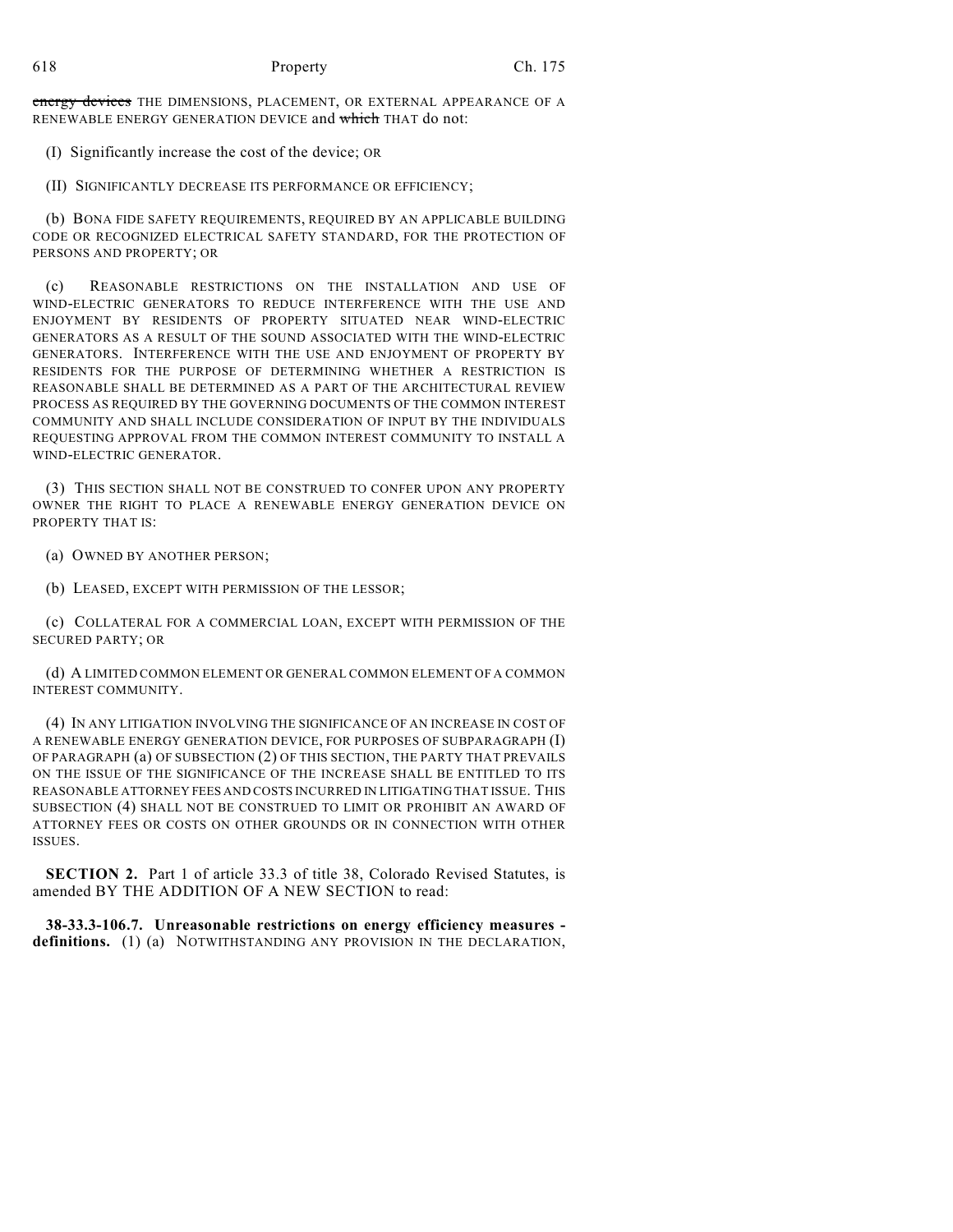## Ch. 175 **Property Property** 619

BYLAWS, OR RULES AND REGULATIONS OF THE ASSOCIATION TO THE CONTRARY, AN ASSOCIATION SHALL NOT EFFECTIVELY PROHIBIT THE INSTALLATION OR USE OF AN ENERGY EFFICIENCY MEASURE.

(b) AS USED IN THIS SECTION, "ENERGY EFFICIENCY MEASURE" MEANS A DEVICE OR STRUCTURE THAT REDUCES THE AMOUNT OF ENERGY DERIVED FROM FOSSIL FUELS THAT IS CONSUMED BY A RESIDENCE OR BUSINESS LOCATED ON THE REAL PROPERTY. "ENERGY EFFICIENCY MEASURE" IS FURTHER LIMITED TO INCLUDE ONLY THE FOLLOWING TYPES OF DEVICES OR STRUCTURES:

(I) AN AWNING, SHUTTER, TRELLIS, RAMADA, OR OTHER SHADE STRUCTURE THAT IS MARKETED FOR THE PURPOSE OF REDUCING ENERGY CONSUMPTION;

(II) A GARAGE OR ATTIC FAN AND ANY ASSOCIATED VENTS OR LOUVERS;

(III) AN EVAPORATIVE COOLER;

(IV) AN ENERGY-EFFICIENT OUTDOOR LIGHTING DEVICE, INCLUDING WITHOUT LIMITATION A LIGHT FIXTURE CONTAINING A COILED OR STRAIGHT FLUORESCENT LIGHT BULB, AND ANY SOLAR RECHARGING PANEL, MOTION DETECTOR, OR OTHER EQUIPMENT CONNECTED TO THE LIGHTING DEVICE; AND

(V) A RETRACTABLE CLOTHESLINE.

(2) SUBSECTION (1) OF THIS SECTION SHALL NOT APPLY TO:

(a) REASONABLE AESTHETIC PROVISIONS THAT GOVERN THE DIMENSIONS, PLACEMENT, OR EXTERNAL APPEARANCE OF AN ENERGY EFFICIENCY MEASURE. IN CREATING REASONABLE AESTHETIC PROVISIONS, COMMON INTEREST COMMUNITIES SHALL CONSIDER:

(I) THE IMPACT ON THE PURCHASE PRICE AND OPERATING COSTS OF THE ENERGY EFFICIENCY MEASURE;

(II) THE IMPACT ON THE PERFORMANCE OF THE ENERGY EFFICIENCY MEASURE; AND

(III) THE CRITERIA CONTAINED IN THE GOVERNING DOCUMENTS OF THE COMMON INTEREST COMMUNITY.

(b) BONA FIDE SAFETY REQUIREMENTS, CONSISTENT WITH AN APPLICABLE BUILDING CODE OR RECOGNIZED SAFETY STANDARD, FOR THE PROTECTION OF PERSONS AND PROPERTY.

(3) THIS SECTION SHALL NOT BE CONSTRUED TO CONFER UPON ANY PROPERTY OWNER THE RIGHT TO PLACE AN ENERGY EFFICIENCY MEASURE ON PROPERTY THAT IS:

(a) OWNED BY ANOTHER PERSON;

(b) LEASED, EXCEPT WITH PERMISSION OF THE LESSOR;